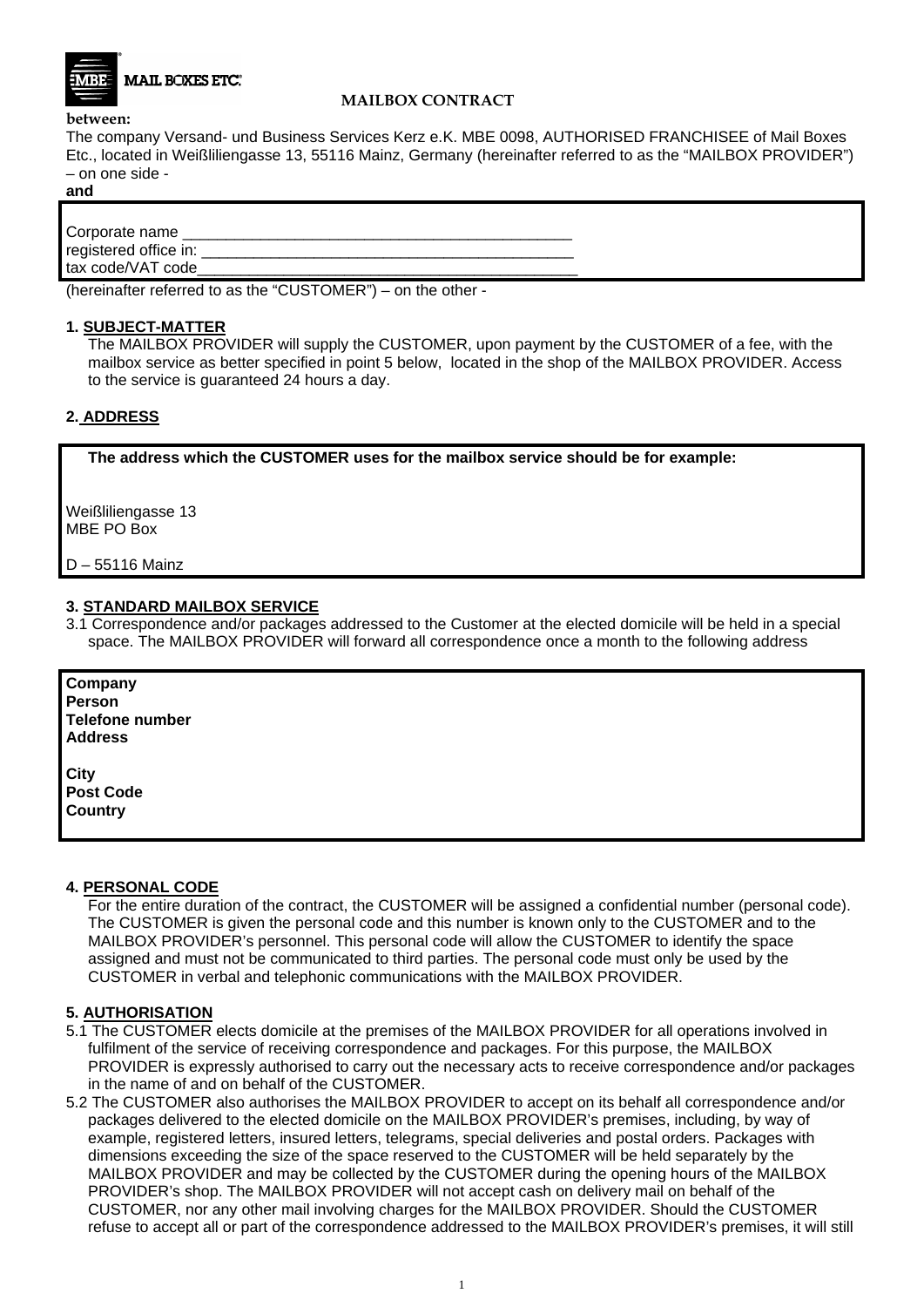be required to pay all expenses, including those for return of the correspondence to the sender. The MAILBOX PROVIDER is expressly exonerated from all liability deriving from failure to observe trial dates, administrative and tax deadlines relating to the documents received.

5.3 Upon simple request of the CUSTOMER, including by telephone, the MAILBOX PROVIDER is hereby authorised to check whether letters and packages have arrived, open the correspondence and/or packages received, check the contents thereof, read the contents to the CUSTOMER or to another person indicated by the same.

# **6. MAILBOX USAGE**

- 6.1 All Correspondence and/or packages addressed to the CUSTOMER as specified in Art. 2 will be delivered by companies with authorisation to transport and deliver mail and packages.
- 6.2 Upon simple request of the CUSTOMER, including by fax and at the CUSTOMER's expense, the MAILBOX PROVIDER is hereby authorised to re-transmit a copy of correspondence by post, messenger or fax to the address indicated by the CUSTOMER, extract a copy thereof and/or send a copy to other recipients, send answers in the name of the CUSTOMER and according to its instructions, and carry out all operations deemed necessary by the CUSTOMER.
- 6.3 The CUSTOMER may also indicate the fax number of the MAILBOX PROVIDER on its documentation, in order to use the **fax receiving** service with application of the rate indicated in the MAILBOX PROVIDER's price list.
- 6.4 The CUSTOMER may choose between the PRIVATE; BUSINESS and PREMIUM spaces, independently assessing the quantity of correspondence it expects to receive during the contract. Should the MAILBOX PROVIDER decide that the space is insufficient during the contract, it will notify the customer, who will be required to sign a new contract for a larger space.
- 6.5 Companies who are CUSTOMERS may only indicate the MAILBOX PROVIDER's premises as their registered office if they choose the PREMIUM option (with payment of an additional fee).
- 6.6 It remains understood that all legal documents notified to the CUSTOMER at the MAILBOX PROVIDER's premises will be kept in a separate place and delivered, during the opening hours of the MAILBOX PROVIDER's shop, only to the CUSTOMER or to those with the written authorisation of the CUSTOMER. The CUSTOMER will be responsible for periodically querying whether legal documents concerning it have been notified. The MAILBOX PROVIDER will insert a photocopy of the front page of each document received and held in another place in accordance with the above in the CUSTOMER's space.

The MAILBOX PROVIDER is expressly exonerated from all liability over trial dates and administrative and tax deadlines relating to the acts received.

6.7 The CUSTOMER is allowed to use an alias for receipt of correspondence. In this case, the CUSTOMER releases the MAILBOX PROVIDER from all liability regarding lawfulness of the alias.

# **7. CUSTOMER'S OBLIGATIONS**

- The CUSTOMER agrees:
- 7.1 not to notify and/or use addresses other than the one indicated in point 2 above;
- 7.2 not to communicate the personal code assigned to it to others;
- 7.3 to deposit in the space reserved to it or to receive at the MAILBOX PROVIDER's premises correspondence or packages of a total value which does not exceed € 16,00 (sixteen/00);
- 7.4 to notify third parties of termination of the mailbox service when this contract effectively terminates, for whatever reason this occurs;
- 7.5 to exonerate the MAILBOX PROVIDER from all liability which may derive from damages, requests or actions of any type arising from or connected to use of the reserved space;
- 7.6 to exonerate the MAILBOX PROVIDER from all liability deriving from damages or losses, whatever their origin, caused to the contents of the reserved space or the assets of the CUSTOMER being held on the MAILBOX PROVIDER's premises which do not prove to be attributable to gross negligence on the part of the MAILBOX PROVIDER;
- 7.7 to exonerate the MAILBOX PROVIDER from all liability connected to violations of the law by the CUSTOMER.

# **8. MAILBOX PROVIDER'S OBLIGATIONS**

- 8.1 The MAILBOX PROVIDER will be responsible to the CUSTOMER for any damage to the contents of the reserved space or assets belonging to the CUSTOMER and held at the MAILBOX PROVIDER's premises when this proves to be attributable to gross negligence on the part of the MAILBOX PROVIDER, to the maximum amount of EURO 16,00 (sixteen/00).
- 8.2 The MAILBOX PROVIDER agrees to keep the CUSTOMER's reserved space in good condition.
- 8.3 The MAILBOX PROVIDER agrees to maintain the list of CUSTOMERS confidential, with the exception of legal requirements and orders received from government authorities. Personal data will be used in relation to fulfilment of this contract and for sending of business proposals relating to the services and products offered by the Mail Boxes Etc. network and to activities connected thereto, even if carried out by others. The CUSTOMER is ented to object to use of its personal data for business purposes simply by notifying the MAILBOX PROVIDER.
- 8.4 The MAILBOX PROVIDER agrees to place the correspondence received and addressed to the elected domicile in the CUSTOMER's reserved space.